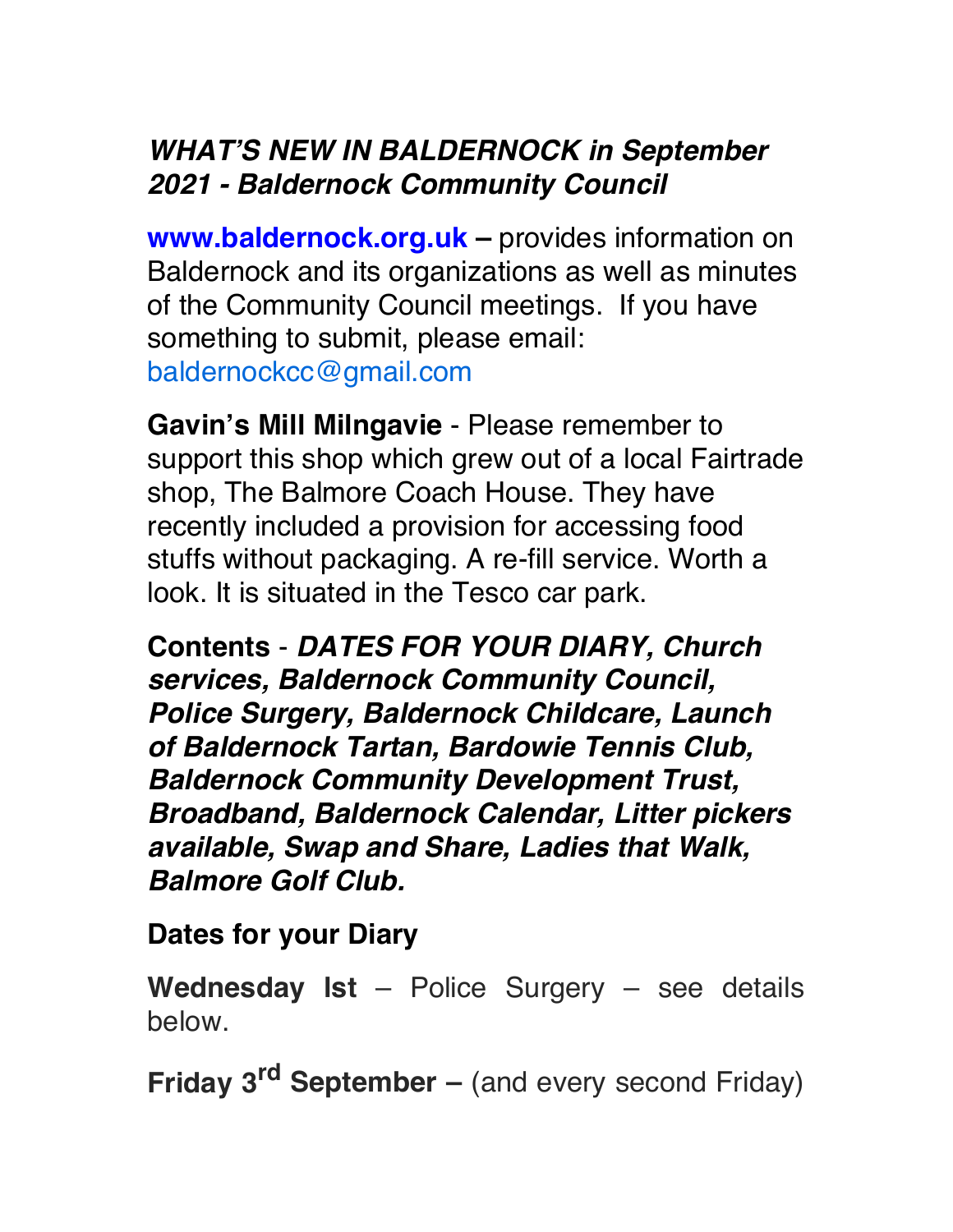– **Mental Health Drop in** – 7pm – 9 pm West of Scotland Rugby Club – for over 16 years old. Come along for a chat, cup of tea and kick around with some of our football and rugby coaches.

**Sunday 5<sup>th</sup> - Baldernock Church** reopens on 5/9 with regular Sunday services at new time of 12noon. We welcome back Rev Fergus Buchanan, minister of our linked charge, after his period of ill health. The church will be Covid compliant and no need to book in advance. We welcome all parishioners to come and celebrate the re-opening, and especially anyone who is new to the area or who has never been inside this historic building… if you are curious come along. You will be made very welcome.

*Monday 13th – Baldernock Community Council meeting on – line. 7.30 pm. The meeting will include up to date information on the Synetiq site and Broadband as well as o t h e r i s s u e s . P l e a s e e m a i l [baldernockcc@gmail.com](mailto:baldernockcc@gmail.com) for an invite. All WELCOME.*

**Friday 17th – Launch of Baldernock Tartan – 7.30 pm at Balmore Golf Club plus a display by Baldernock Local History Group.** See attached do cument for details. Please email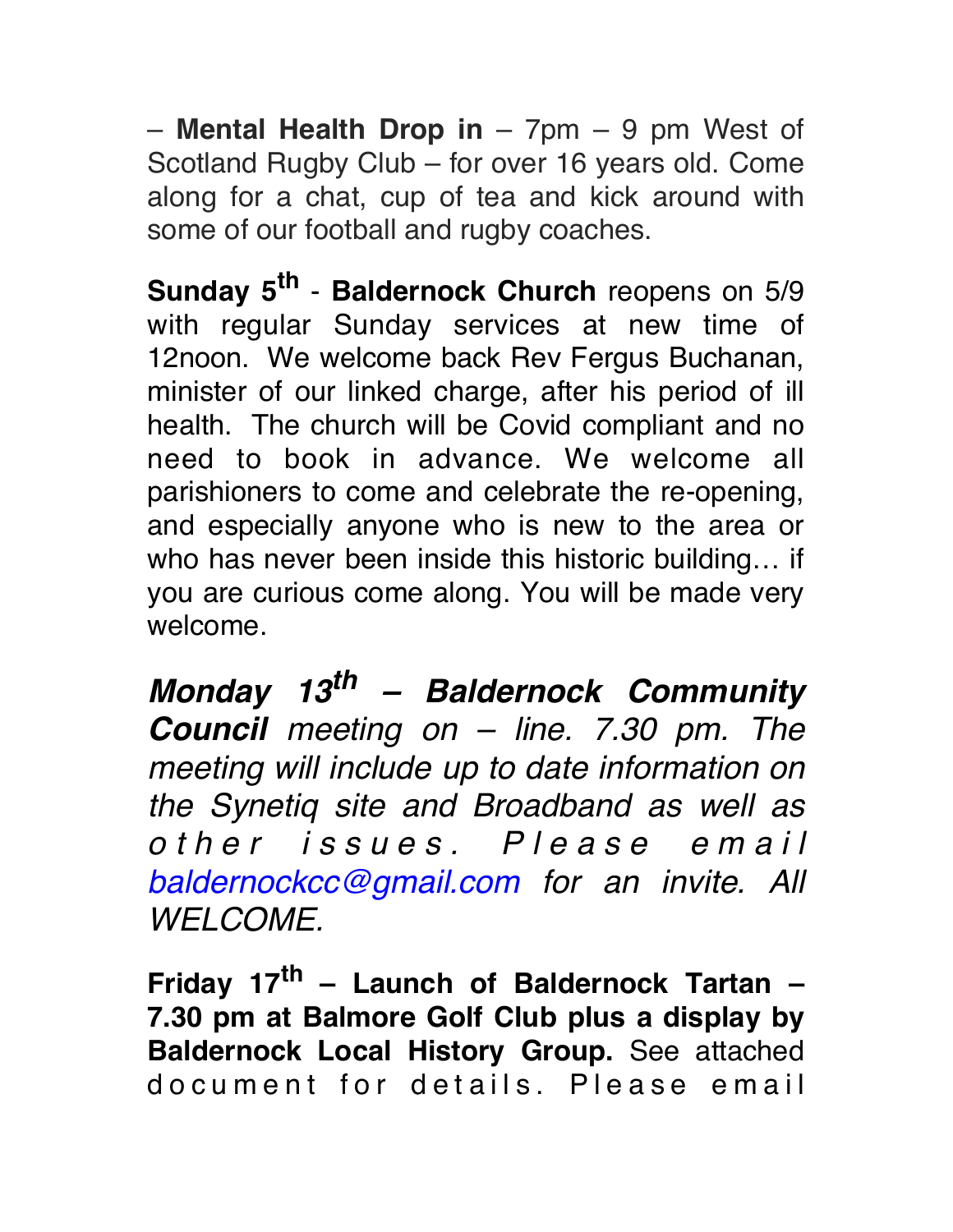[baldernockcc@gmail.com](mailto:baldernockcc@gmail.com) if you wish to attend.

**Saturday 18<sup>th</sup> - Ladies that Walk -** Further details will follow or if you are interested in this group, please ring Anne Alexander 0141 956 2919– If you are **NEW** to the area, it's a lovely chance to get to know your neighbours!

**Baldernock Childcare** have reopened after the summer holidays and are enjoying the start of the new term! We offer nursery places for 2 - 5-yearolds every day during term time (9am until 2pm) and funding is available from East Dunbartonshire for eligible 2-year-olds and all 3+ year olds. We also provide Afterschool care Monday - Thursday during term time. For enquiries, please contact us on 0141 9552343 or [edbaldernock@glow.org.uk.](mailto:edbaldernock@glow.org.uk)

We are hoping to have some professional signs made and would love to support a local business, so if you or anyone you know would be interested in this please contact us on the number/email above. Thank you!

## *Information on the above events and local organisations.*

**Baldernock Community Council –** Our next meeting is on Monday 13th of September at 7.30 pm. We continue to act on your behalf as a statutory body which looks into local issues, including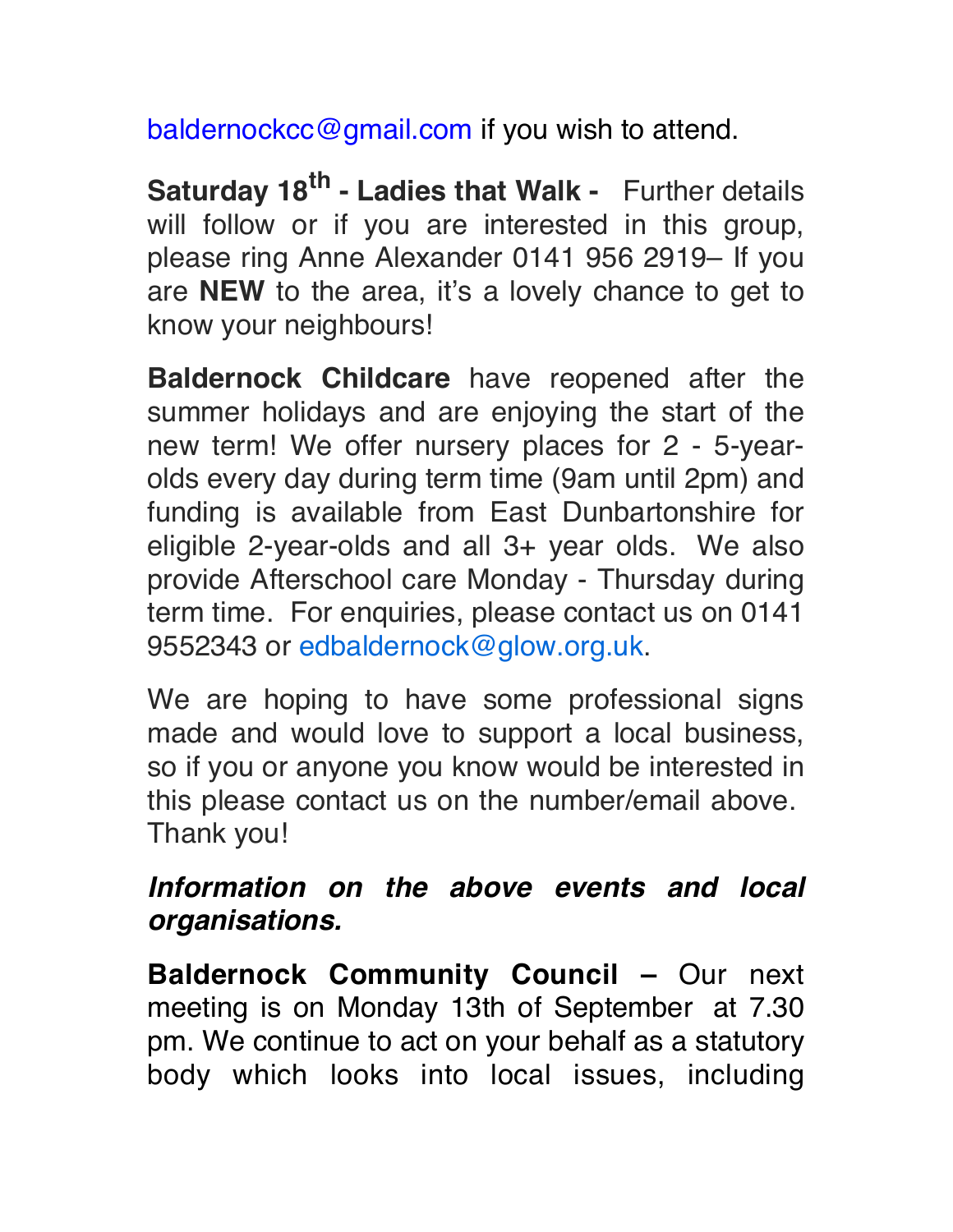planning issues, broadband, and much more. It is also the launch pad for the Baldernock Tartan, as well as having contact with our **local community policeman**. If you have items for the agenda concerning local issues, please use the email below. To attend this meeting please ask for an invite by emailing [baldernockcc@gmail.com](mailto:baldernockcc@gmail.com)

**Baldernock Development Trust** - The Trust directors have continued to meet regularly over the summer, and to be active to benefit our community. For example:

∑ More pavements have been cleared by EDC at the Trust's request

∑ Tree planting activities were undertaken in early summer and are now planned to continue in the autumn

∑ The 2022 Baldernock Calendar has been printed and is on sale from September. Buy from Jane ([jplogan@yahoo.co.uk](mailto:jplogan@yahoo.co.uk)) or any other Trust directors.

∑ After much delay and some crunch meetings with representatives from Baldernock Community Council, Openreach and R100, organised by Rona Mackay MSP, Openreach has now provided a final offer for Baldernock's Community Fibre Partnership (CFP) to provide ultrafast broadband in Baldernock. Residents will be asked to play a part in achieving that so please look out for more information from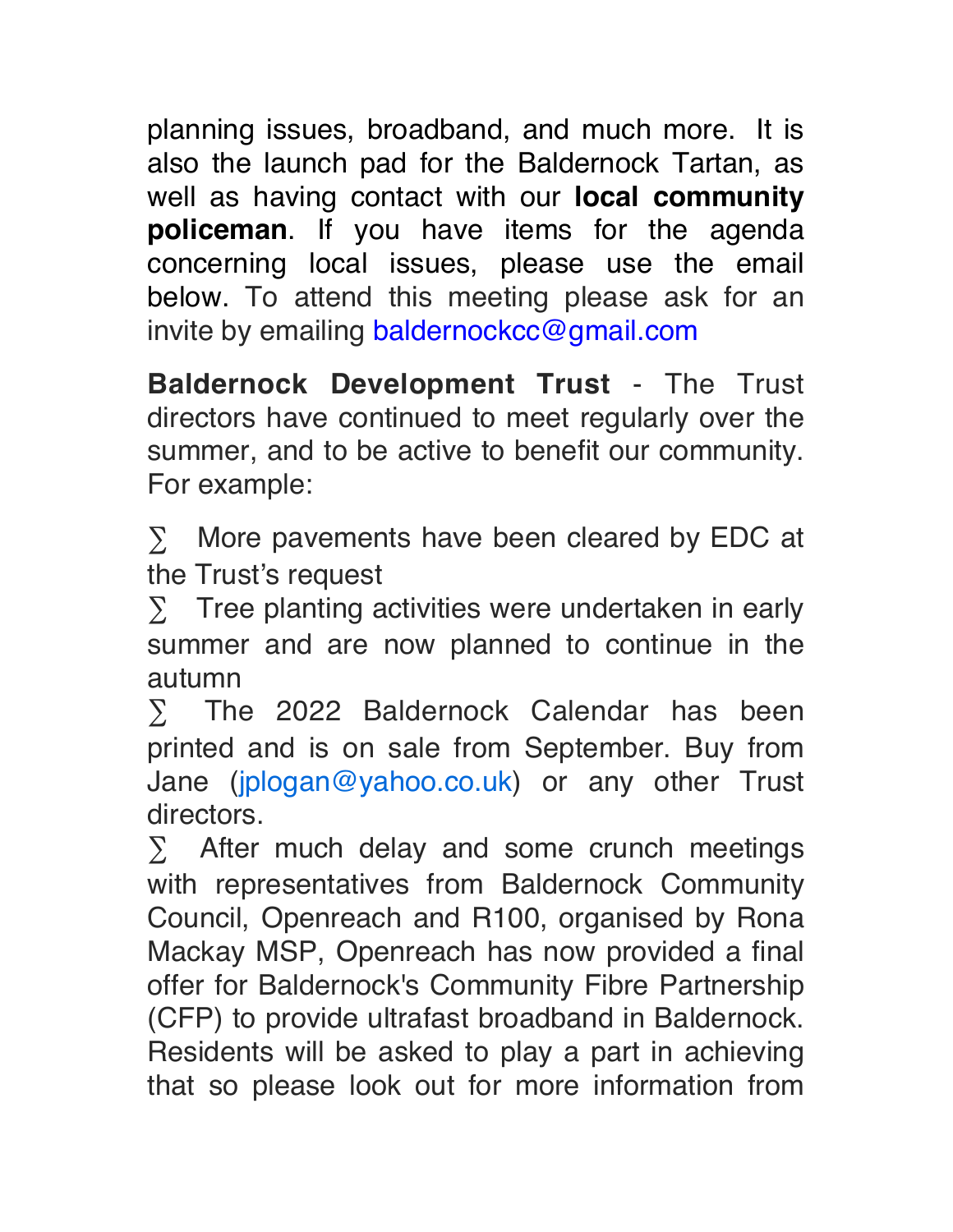Baldernock Community Council who are now reviewing the offer.

The Trust would like to set up Baldernock Youth Club again but for a slightly older age group, if there is enough demand. All secondary age children in the community are invited to complete a very short survey at [https://www.allcounted.com/s?](https://www.allcounted.com/s?did=kxnbh40arbxnf&lang=en_US) [did=kxnbh40arbxnf&lang=en\\_US](https://www.allcounted.com/s?did=kxnbh40arbxnf&lang=en_US). The survey will run for only a few more weeks so if you'd like to have a new youth club in Baldernock please complete the survey as soon as possible.

If you are having a clear out or have a glut of garden produce you might want to swap and share on the Trust's Facebook page:

[https://www.facebook.com/Baldernock-Community-](https://www.facebook.com/Baldernock-Community-Development-Trust-147910135888506/)[Development-Trust-147910135888506/](https://www.facebook.com/Baldernock-Community-Development-Trust-147910135888506/) If you would like to find out more about the Trust or to get involved in any of these projects and activities, or to suggest new ones, please contact us at [baldernockcdt@gmail.com](mailto:baldernockcdt@gmail.com). You can find more information about the Trust, including summaries of its meetings, on the Baldernock website: [https://](https://www.baldernock.org.uk/bcdt) [www.baldernock.org.uk/bcdt](https://www.baldernock.org.uk/bcdt).

**Police Surgery** – Emma Davidson (Baldernock Community Policeman) and PC Dan Harris (Lennoxtown community officer) will be hosting a surgery ("Cuppa with a copper") at the Fells café at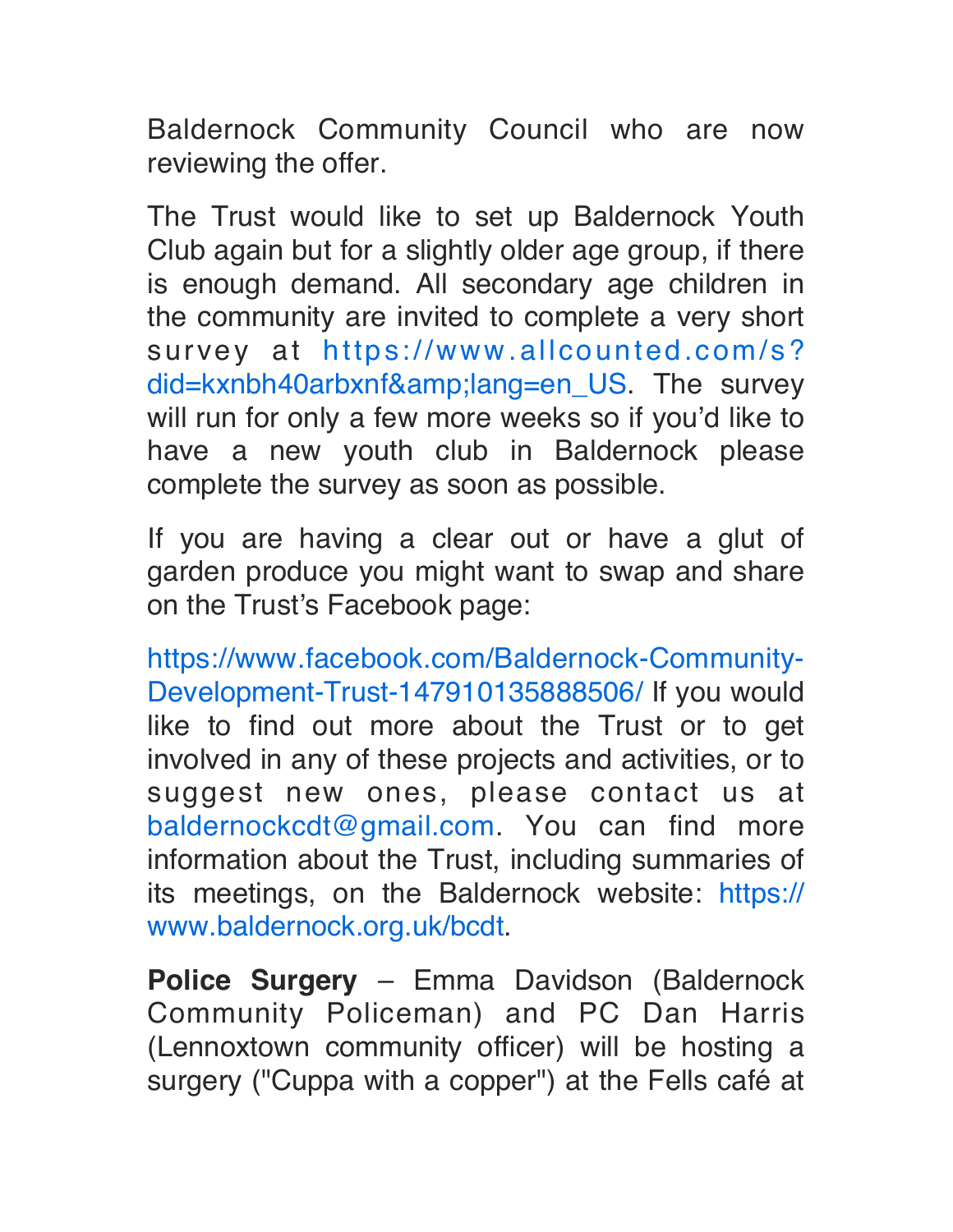the beginning of every month between 11am and 1pm. This is an open invitation to the entire community should they have something they wish to discuss and feel more comfortable in a face-to-face setting. This is open to all EDC residents regardless of where they live this location just feels the best.

**Bardowie Tennis Club - is fully open and welcomes players of any standard -** please contact Ron Montgomery on 07584-354775 by text or phone for more information if you are interested in joining and playing outdoor tennis in one of the most unique settings in Scotland!

**Balmore Golf Club** - welcome local residents to join the club as **social members**. There is no charge for this category of membership. Social members have access to the members lounge and restaurant where they will find an excellent choice of dishes from the menu and a varied choice of drinks from our well stocked bar. If this is of interest email the secretary at [balmoresecretary@btconnect.com](mailto:balmoresecretary@btconnect.com)

[balmoregolf@btconnect.com](mailto:balmoregolf@btconnect.com).

**Prayers –** some local families and individuals are gathering on-line to pray for our community and beyond. If you would like to join this group or contact them, please email [baldernockprayers@gmail.com](mailto:baldernockprayers@gmail.com)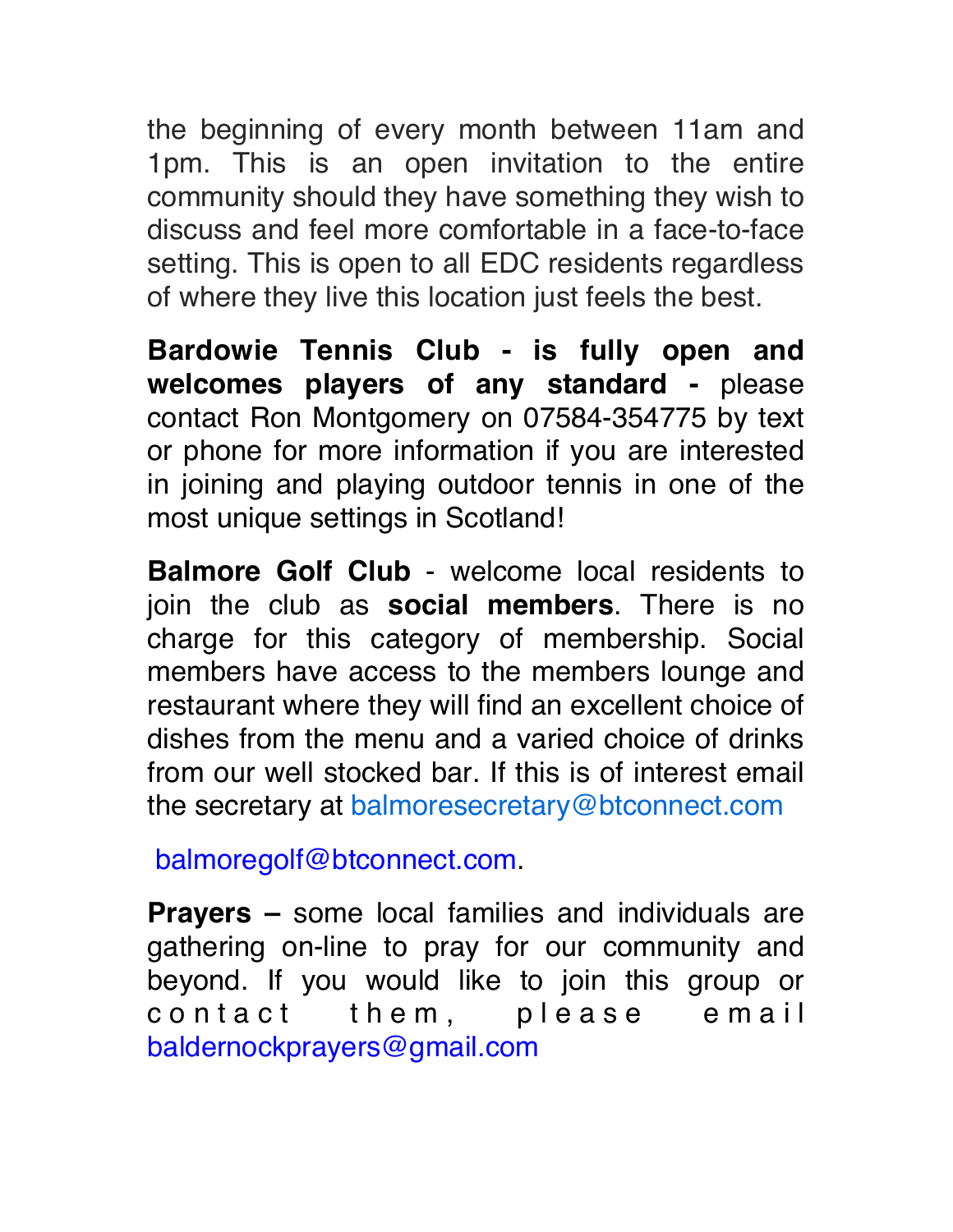## *Points of Contact*

**Email** – Baldernock Community Council [baldernockcc@gmail.com](mailto:baldernockcc@gmail.com)

**Facebook** – Baldernock Community Development Trust – including the **Trusts Swop and Share Facility** [baldernockcdt@gmail.com](mailto:baldernockcdt@gmail.com)

**Twitter** - @Baldernock

*Note from Editor - Baldernock Community Council collects, uses, and stores personal data such as names, addresses and emails, in order to pursue the community objectives, set out in our constitution and to keep you informed of community news and activities. All personal data will be kept securely, and we will inform you in advance of any data which will be shared with others. Minutes of a Community Council meeting are considered a public record and will be made publicly available and archived. Other documentation presented at meetings may also be treated in this way. Under the terms of the General Data Protection Regulation, you have various rights with respect to your personal data, including the right to access a copy of what we hold on you; have it changed or removed. Contact [baldernockcc@gmail.com](mailto:baldernockcc@gmail.com) if you wish to do this or if you require more information.*